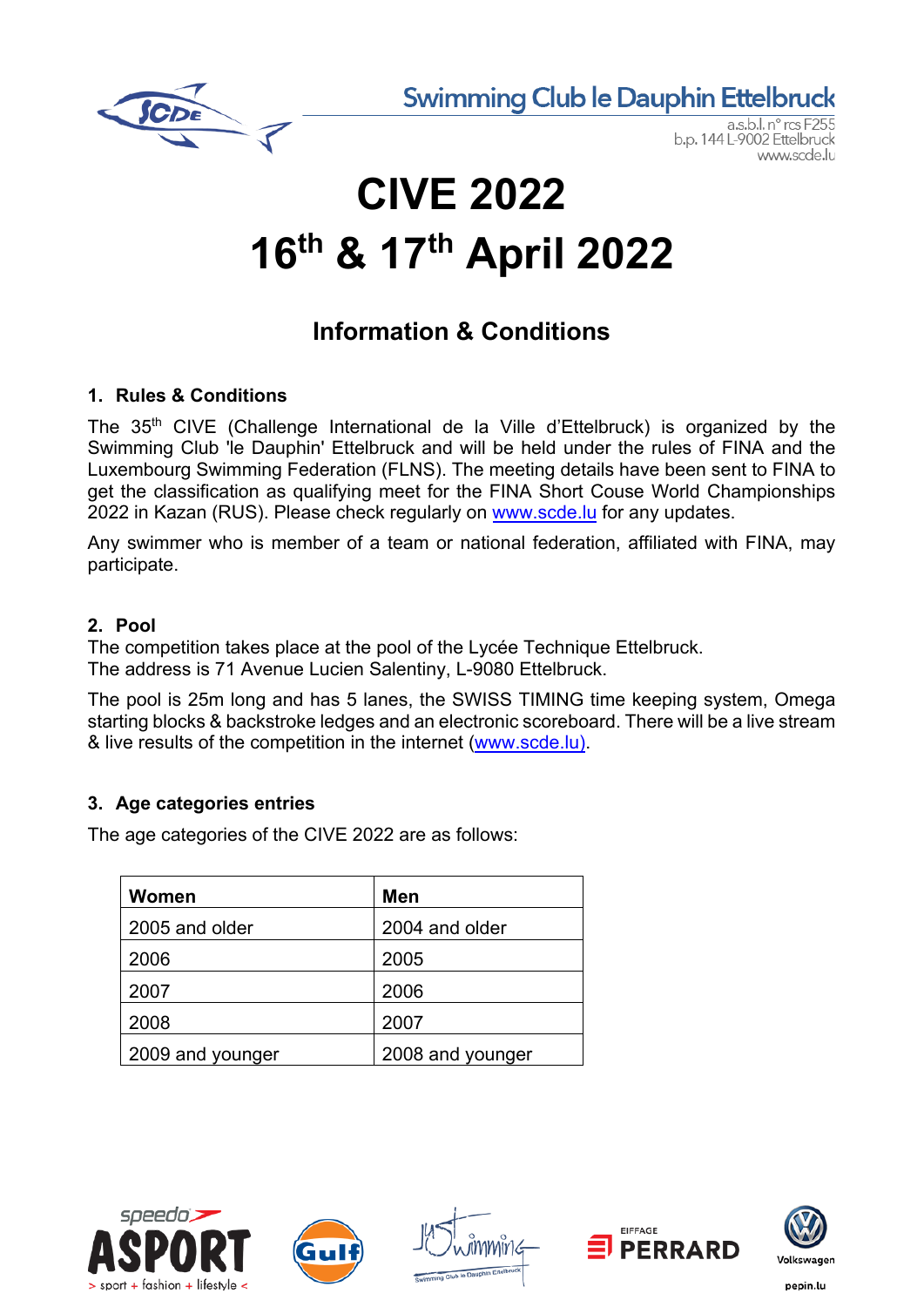#### **4. Event Schedule**

|                | Saturday April 16, 2022 (session 1) |                                   |       |                                |  |  |  |  |  |  |
|----------------|-------------------------------------|-----------------------------------|-------|--------------------------------|--|--|--|--|--|--|
| 1              | 200m Freestyle                      | <b>Direct Finals</b>              | Women |                                |  |  |  |  |  |  |
| $\overline{2}$ | 200m Freestyle                      | <b>Direct Finals</b>              | Men   |                                |  |  |  |  |  |  |
| 3              | 100m Breaststroke                   | Heats                             | Women | Warm-up: 10:30 - 12:20         |  |  |  |  |  |  |
| 4              | 100m Breaststroke                   | Heats                             | Men   | Direct Finals & Heats: 12:30   |  |  |  |  |  |  |
| 5              | 100m Backstroke                     | Heats                             | Women |                                |  |  |  |  |  |  |
| 6              | 100m Backstroke                     | Heats                             | Men   |                                |  |  |  |  |  |  |
| 7              | 50m Freestyle                       | Heats                             | Women |                                |  |  |  |  |  |  |
| 8              | 50m Freestyle                       | <b>Heats</b>                      | Men   |                                |  |  |  |  |  |  |
| 9              | 50m Butterfly                       | <b>Heats</b>                      | Women |                                |  |  |  |  |  |  |
| 10             | 50m Butterfly                       | Heats                             | Men   | Warm-up: 15 min                |  |  |  |  |  |  |
| 11             | 200m Ind Medley                     | <b>Direct Finals</b>              | Women | 50m Heats: 20 min after end of |  |  |  |  |  |  |
| 12             | 200m Ind Medley                     | <b>Direct Finals</b>              | Men   | 100m Backstroke                |  |  |  |  |  |  |
| 13             | 200m Backstroke                     | Direct Finals (max 3 Heats)       | Women |                                |  |  |  |  |  |  |
| 14             | 200m Backstroke                     | Direct Finals (max 3 Heats)       | Men   |                                |  |  |  |  |  |  |
| 15             | 4x50m Medley                        | <b>Heats</b>                      | Mixed |                                |  |  |  |  |  |  |
|                |                                     | Sunday April 17, 2022 (session 2) |       |                                |  |  |  |  |  |  |
| 16             | 200m Breaststroke                   | Direct Finals (max 3 Heats)       | Women |                                |  |  |  |  |  |  |
| 17             | 200m Breaststroke                   | Direct Finals (max 3 Heats)       | Men   |                                |  |  |  |  |  |  |
| 18             | 100m Freestyle                      | <b>Heats</b>                      | Women |                                |  |  |  |  |  |  |
| 19             | 100m Freestyle                      | Heats                             | Men   | Warm-up: 6:30 - 8:20           |  |  |  |  |  |  |
| 20             | 100m Ind Medley                     | Heats                             | Women | Direct Finals & Heats: 8:30    |  |  |  |  |  |  |
| 21             | 100m Ind Medley                     | Heats                             | Men   |                                |  |  |  |  |  |  |
| 22             | 100m Butterfly                      | Heats                             | Women |                                |  |  |  |  |  |  |
| 23             | 100m Butterfly                      | Heats                             | Men   |                                |  |  |  |  |  |  |
| 24             | 50m Backstroke                      | Heats                             | Women | Warm-up: 15 min                |  |  |  |  |  |  |
| 25             | 50m Backstroke                      | Heats                             | Men   |                                |  |  |  |  |  |  |
| 26             | 50m Breaststroke                    | Heats                             | Women | 50m Heats: 20 min after end of |  |  |  |  |  |  |
| 27             | 50m Breaststroke                    | Heats                             | Men   | 100m Butterfly                 |  |  |  |  |  |  |

#### **Session 1 & Session 2: Heats and Direct Finals (200 m events)**

Session 1 & Session 2: there will be separate warm-ups for women and men.

A detailed time schedule will be communicated a few days before the start of the competition. SCDE reserve the right to amend the session times should the number of entries require any amendments.









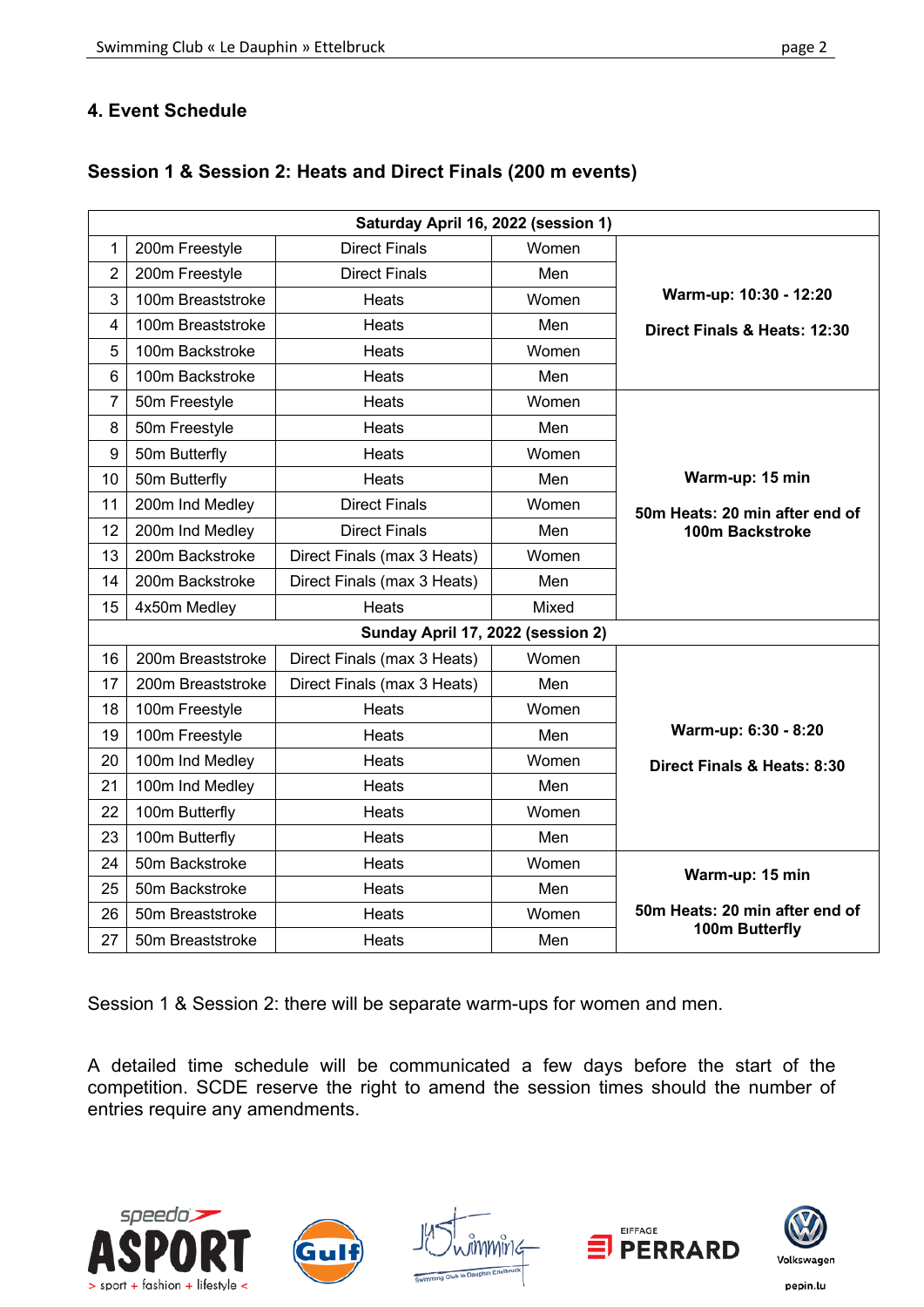|                 | Sunday April 17, 2022 (session 3 - FINALS only) |                   |       |                                                               |  |  |  |  |  |
|-----------------|-------------------------------------------------|-------------------|-------|---------------------------------------------------------------|--|--|--|--|--|
| F <sub>9</sub>  | 50m Butterfly                                   | A & B Finals      | Women |                                                               |  |  |  |  |  |
| F10             | 50m Butterfly                                   | A & B Finals      | Men   |                                                               |  |  |  |  |  |
| F <sub>24</sub> | 50m Backstroke                                  | A & B Finals      | Women |                                                               |  |  |  |  |  |
| F <sub>25</sub> | 50m Backstroke                                  | A & B Finals      | Men   |                                                               |  |  |  |  |  |
| F18             | 100m Freestyle                                  | <b>YOB Finals</b> | Women |                                                               |  |  |  |  |  |
| F <sub>19</sub> | 100m Freestyle                                  | <b>YOB Finals</b> | Men   |                                                               |  |  |  |  |  |
| F <sub>3</sub>  | 100m Breastroke                                 | <b>YOB Finals</b> | Women |                                                               |  |  |  |  |  |
| F <sub>4</sub>  | 100m Breastroke                                 | <b>YOB Finals</b> | Men   | Warm-up: 14:00 - 14:50                                        |  |  |  |  |  |
| F <sub>22</sub> | 100m Butterfly                                  | <b>YOB Finals</b> | Women | <b>Finals: 15:00</b>                                          |  |  |  |  |  |
| F <sub>23</sub> | 100m Butterfly                                  | <b>YOB Finals</b> | Men   |                                                               |  |  |  |  |  |
| F <sub>5</sub>  | 100m Backstroke                                 | <b>YOB Finals</b> | Women | <b>Victory ceremonies immediately</b><br>after the last event |  |  |  |  |  |
| F <sub>6</sub>  | 100m Backstroke                                 | <b>YOB Finals</b> | Men   | (= Mixed Medley Relay Final)                                  |  |  |  |  |  |
| F7              | 50m Freestyle                                   | A & B Finals      | Women |                                                               |  |  |  |  |  |
| F <sub>8</sub>  | 50m Freestyle                                   | A & B Finals      | Men   |                                                               |  |  |  |  |  |
| F <sub>26</sub> | 50m Breaststroke                                | A & B Finals      | Women |                                                               |  |  |  |  |  |
| F <sub>27</sub> | 50m Breaststroke                                | A & B Finals      | Men   |                                                               |  |  |  |  |  |
| F <sub>20</sub> | 100m Medley                                     | <b>YOB Finals</b> | Women |                                                               |  |  |  |  |  |
| F <sub>21</sub> | 100m Medley                                     | <b>YOB Finals</b> | Men   |                                                               |  |  |  |  |  |
| F <sub>15</sub> | 4x50m Medley                                    | Final             | Mixed |                                                               |  |  |  |  |  |

#### **Session 3: A-Finals, B-Finals and 'Year Of Birth'-Finals**

#### **4. Finals**

In all 100m events, the 5 fastest swimmers per age group will qualify for 'Year Of Birth Final' (YOB Final).

In all 50m events, the 10 fastest swimmers from the heats will qualify for the A- and B-Finals.

In the mixed medley relay, the 5 fastest teams will qualify for the Final*.*

The Finals for every 100m event will start with the youngest age group.

The 50m Finals will start with the B-Final followed by the A-final.

WITHDRAWAL FROM FINALS: Any finalist or reserve for a final who does not wish to swim in a Final must complete a withdrawal form and submit it to the Competition Manager at the latest 30 minutes after the results of the preliminary heats of the event are published. Failure to comply with this procedure will result in a fine of  $\epsilon$  50.









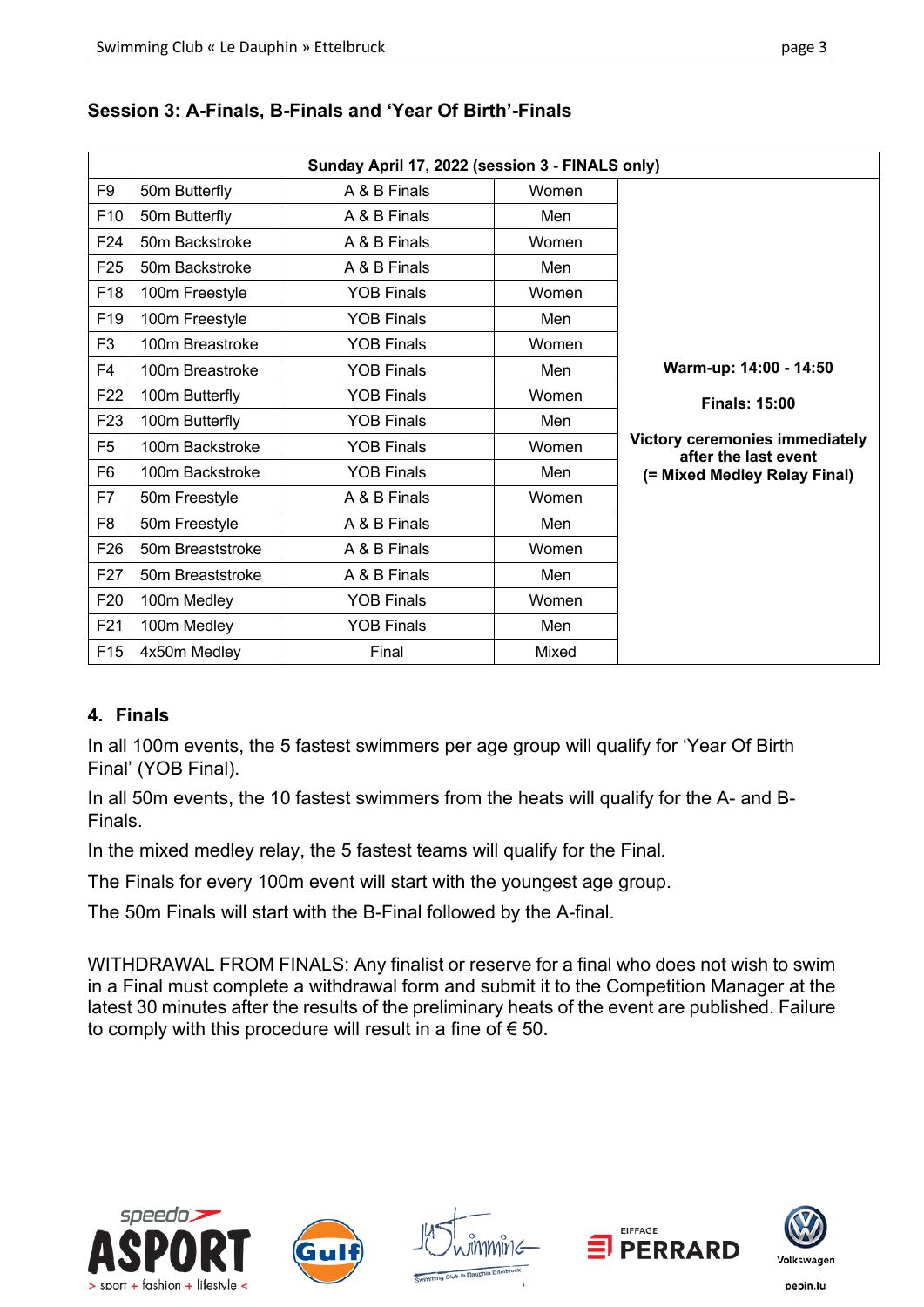#### **5. Prizes**

Overall, the CIVE 2022 offers  $\epsilon$  2250 prize money and medals. To be awarded the prizes and the medals, the swimmers must attend the victory ceremonies.

- All 50m events: the first three swimmers of each A-Final will receive prize money. o 1<sup>st</sup> € 75 2<sup>nd</sup> € 50 3<sup>rd</sup> € 25
- All 100m and 200m events: in the various age groups, medals will be awarded to the first three swimmers of each age group final or direct final (200m events only).
- Mixed medley relay: the first three teams will receive prize money.<br>  $\circ$  1<sup>st</sup> € 200 2<sup>nd</sup> € 100 3<sup>rd</sup>  $e^{\frac{1}{2}$  200 2<sup>nd</sup> € 100 3<sup>rd</sup> € 50
- Team Classification: the team collecting most points will be declared winner of the CIVE 2022. The Cup will be handed over for one year. The club which wins the Cup for the fifth time, or for the third time in a row, will become the owner of the trophy. Points (15 - 10 - 7 - 5 - 4 - 3 - 2 - 1) will be attributed in each 200m & 100m event per age group; in each 50m events points will be attributed in the Open category only. In addition the winning club will receive 50 entries for free for the 2023 edition of the CIVE.
- For the team classification, only direct finals and the results of the heats will be taken into consideration. The mixed medley relay will not be considered.
- Best international and best Luxembourgish swimmer (women & men) (FINA points): € 100
- Meet Record\*:  $\epsilon$  150
- Age Group Record\*:  $\epsilon$  40

*\* Note: Prize money for all records is not cumulative and is paid for the best performance once per event during the competition weekend. The list of Meet Records and Age Groupe Records will be published on www.scde.lu.*

#### **6. Entry fees and registration**

Entry fees are  $\epsilon$  6 per event and  $\epsilon$  10 for the medley relay. There will be no refunds for absent swimmers. No replacements or additions will be accepted after April 8, 2022.

Entry fees have to be paid by April 8, 2022:

Swimming Club 'le Dauphin' Ettelbruck

IBAN LU08 1111 0521 2233 0000 (Bank-code: CCPLLULL)

Please mention: CIVE 2022 & Name of your Club

Entry forms should be sent no later than April 1, 2022 per email in the "Lenex" format to the attention of:

mireillezimmer.scde@gmail.com











pepin.lu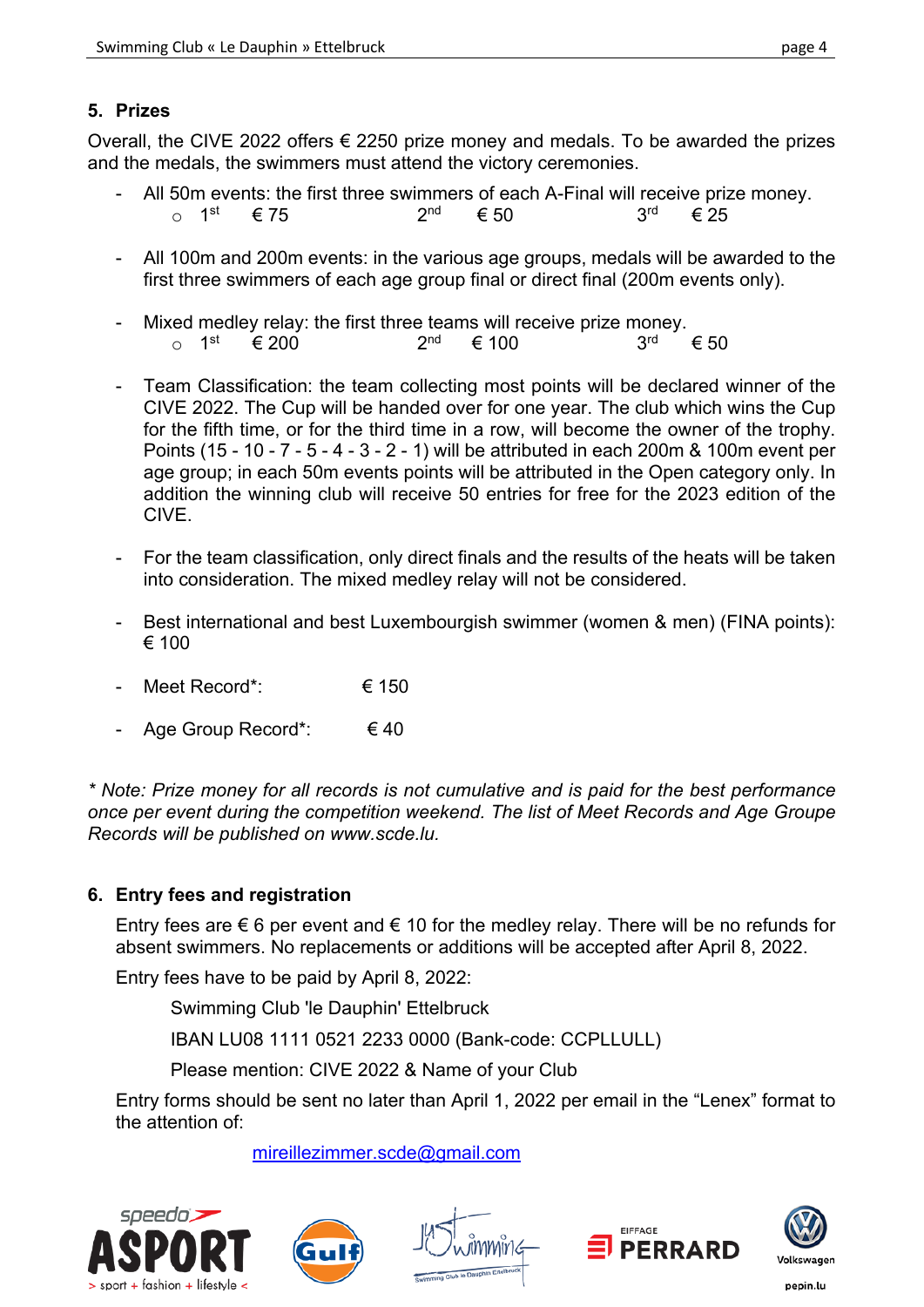Every participating club will receive an electronic confirmation of its entries.

Note: To guarantee a fluid competition, a maximum of 2,000 entries will be accepted. The OC reserves the right to exclude entries after registration closes and to modify the time schedule and cancel any planned breaks.

#### **7. Events and time standards**

The 2022 edition of the CIVE includes 26 individual events and 1 mixed relay. In all individual events, with the exception of the 50m events, the five age categories will be applied.

The entry times shall be 25m or 50m pool times not older than January 1, 2020.

200m Backstroke and 200m Breaststroke: direct final with maximum 15 swimmers (3 heats) selected based on the 15 fastest overall entry times.

Dependent on the number of entries the organizer reserves the right to restrict the number of entries to facilitate the meet running time. (i.e. the slowest entries may be rejected). Any rejections will be spread evenly across all age groups.

Entries with a time faster or equal to the ACCEPTED Time Standard will be accepted while entries with times slower than the ACCEPTED Time Standard but faster or equal to the CONSIDERED Time Standard will be accepted as long as the timeline of the competition is respected.

The organizer reserves the right to allocate several starts to swimmers affiliated to the SCDE, regardless of entry time.

For detailed ACCEPTED and CONSIDERED entry times, please refer to Annex 1.

#### **8. Catering**

Lunch (Saturday & Sunday) and dinner (Saturday) can be ordered for  $\epsilon$  10.

Meals must be reserved and paid for by April 8, 2022.

Saturday: 'Bouchée à la Reine', Salad Bar, Dessert & Drink

Sunday: Pasta (Bolognese and/or Tomato sauce), Salad Bar, Dessert & Drink

#### **9. Officials**

The referees and starters of the competition are all listed on the FINA lists. Each participating team is requested to bring officials to guarantee that the competition can take place. All Luxembourg officials should register via the FLNS Officials App.

Officials should bring white long trousers and will be provided with an event T-shirt.

#### **10. Media**

Competition will be covered by photographers and cameras. By registering you agree to SCDE covering the event and publishing material on its website, Youtube and/or other social media.









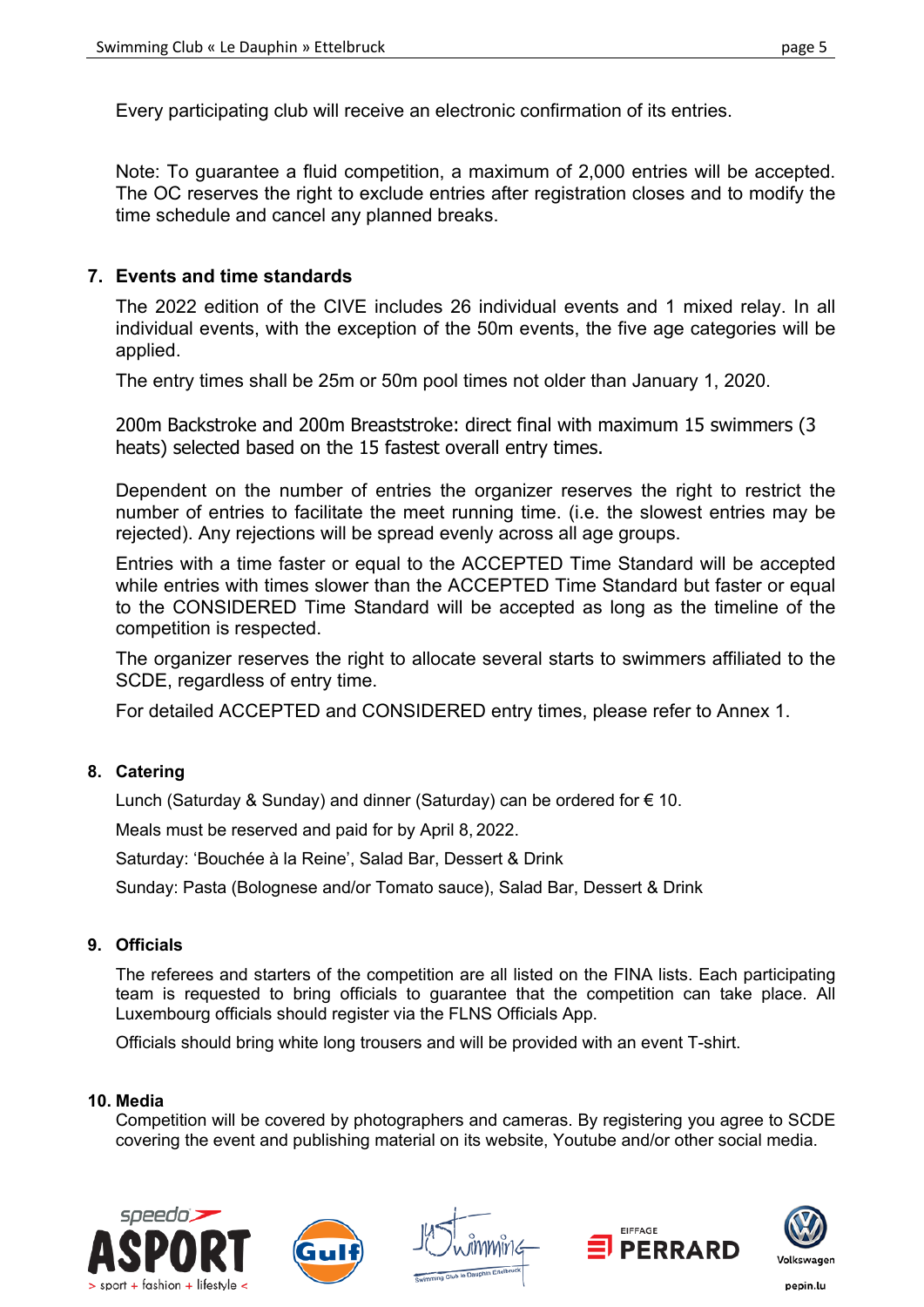#### **11. Event T-shirt**

An event T-shirt and/or an event Swim-Cap can be ordered for € 10. Please let us know as soon as possible if you are interested.

#### **12. Responsibility**

The Swimming Club 'le Dauphin' Ettelbruck denies all responsibility for theft, accidents or any damage of any kind.











pepin.lu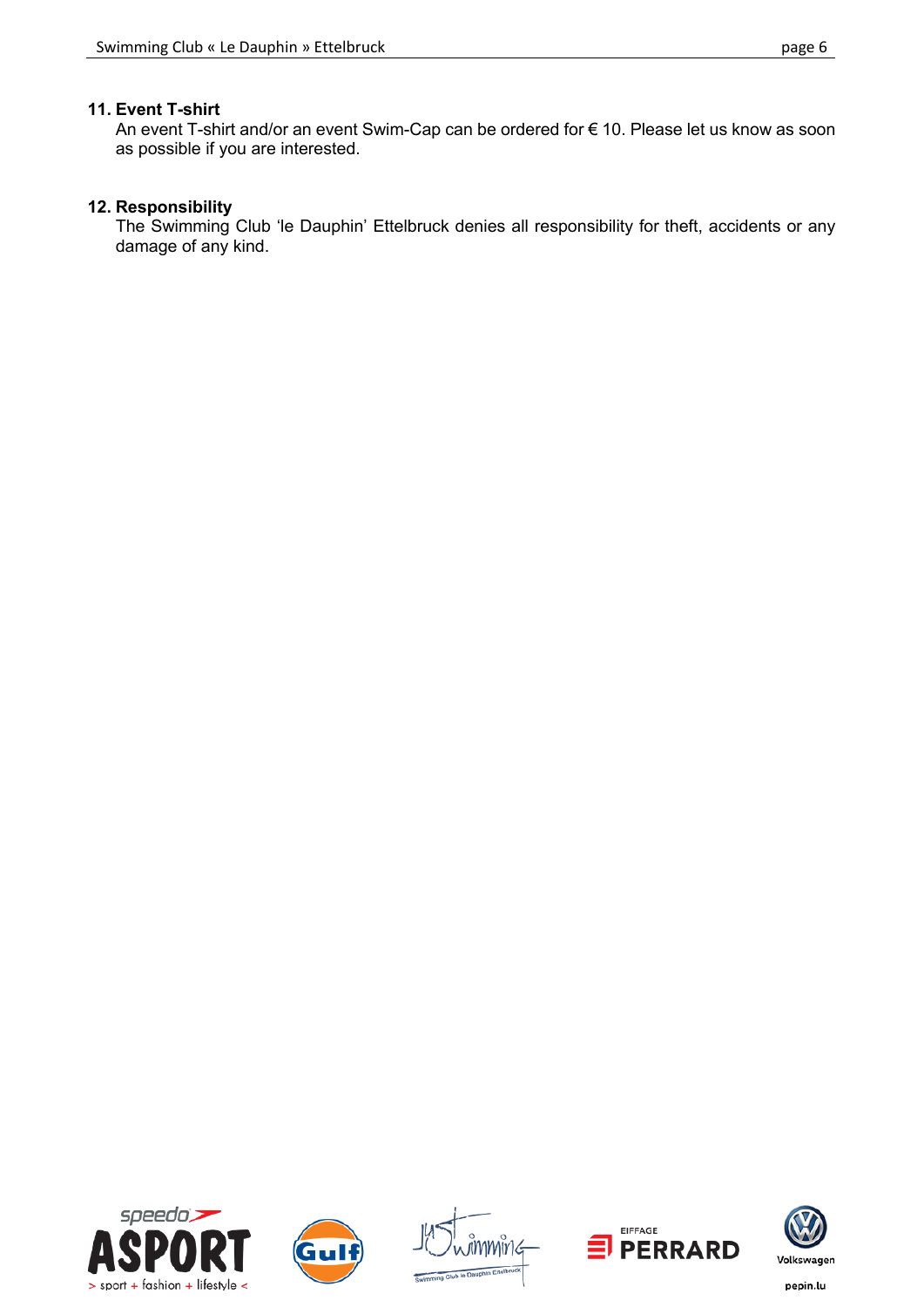#### **ANNEX 1: ACCEPTED & CONSIDERED entry times for CIVE 2022**

## **CIVE 2022 – MEN time standards**

|                   |      | <b>ACCEPTED Time Standards MEN</b> |         |         |         |                   |         |
|-------------------|------|------------------------------------|---------|---------|---------|-------------------|---------|
|                   | Open | 2004 &<br>older                    | 2005    | 2006    | 2007    | 2008 &<br>younger |         |
| 50m Backstroke    | М    | 00:31,0                            |         |         |         |                   |         |
| 100m Backstroke   | М    |                                    | 01:06,0 | 01:08,0 | 01:11,0 | 01:13,0           | 01:15,0 |
| 200m Backstroke   | М    | 02:19.0                            |         |         |         |                   |         |
| 50m Breaststroke  | м    | 00:34,0                            |         |         |         |                   |         |
| 100m Breaststroke | М    |                                    | 01:11,0 | 01:13,0 | 01:16,0 | 01:18.0           | 01:20,0 |
| 200m Breaststroke | М    | 02:32,0                            |         |         |         |                   |         |
| 50m Butterfly     | М    | 00:29,0                            |         |         |         |                   |         |
| 100m Butterfly    | М    |                                    | 01:04,0 | 01:06.0 | 01:09.0 | 01:11,0           | 01:13,0 |
| 50m Freestyle     | М    | 00:26,0                            |         |         |         |                   |         |
| 100m Freestyle    | М    |                                    | 00:56,0 | 00:58,0 | 01:01,0 | 01:03,0           | 01:05,0 |
| 200m Freestyle    | M    |                                    | 02:03,0 | 02:07.0 | 02:13,0 | 02:15,0           | 02:18,0 |
| 100m Ind Medley   | М    |                                    | 01:08,0 | 01:10.0 | 01:13,0 | 01:15.0           | 01:17,0 |
| 200m Ind Medley   | М    |                                    | 02:20,0 | 02:24,0 | 02:30,0 | 02:33.0           | 02:36,0 |

|                   |   | <b>CONSIDERED Time Standards MEN</b> |                 |         |         |         |                   |
|-------------------|---|--------------------------------------|-----------------|---------|---------|---------|-------------------|
|                   |   | Open                                 | 2004 &<br>older | 2005    | 2006    | 2007    | 2008 &<br>younger |
| 50m Backstroke    | М | 00:37,0                              |                 |         |         |         |                   |
| 100m Backstroke   | М |                                      | 01:16,0         | 01:18,0 | 01:21,0 | 01:23,0 | 01:25,0           |
| 200m Backstroke   | М | 02:29,0                              |                 |         |         |         |                   |
| 50m Breaststroke  | М | 00:40.0                              |                 |         |         |         |                   |
| 100m Breaststroke | М |                                      | 01:21,0         | 01:23,0 | 01:26,0 | 01:28,0 | 01:30,0           |
| 200m Breaststroke | М | 02:42,0                              |                 |         |         |         |                   |
| 50m Butterfly     | М | 00:35,0                              |                 |         |         |         |                   |
| 100m Butterfly    | м |                                      | 01:14.0         | 01:16,0 | 01:19,0 | 01:21,0 | 01:23,0           |
| 50m Freestyle     | М | 00:32,0                              |                 |         |         |         |                   |
| 100m Freestyle    | М |                                      | 01:06.0         | 01:08.0 | 01:11,0 | 01:13,0 | 01:15,0           |
| 200m Freestyle    | м |                                      | 02:23,0         | 02:27,0 | 02:33,0 | 02:35,0 | 02:38,0           |
| 100m Ind Medley   | М |                                      | 01:18,0         | 01:20,0 | 01:23,0 | 01:25,0 | 01:27,0           |
| 200m Ind Medley   | м |                                      | 02:40.0         | 02:44.0 | 02:50,0 | 02:53,0 | 02:56.0           |